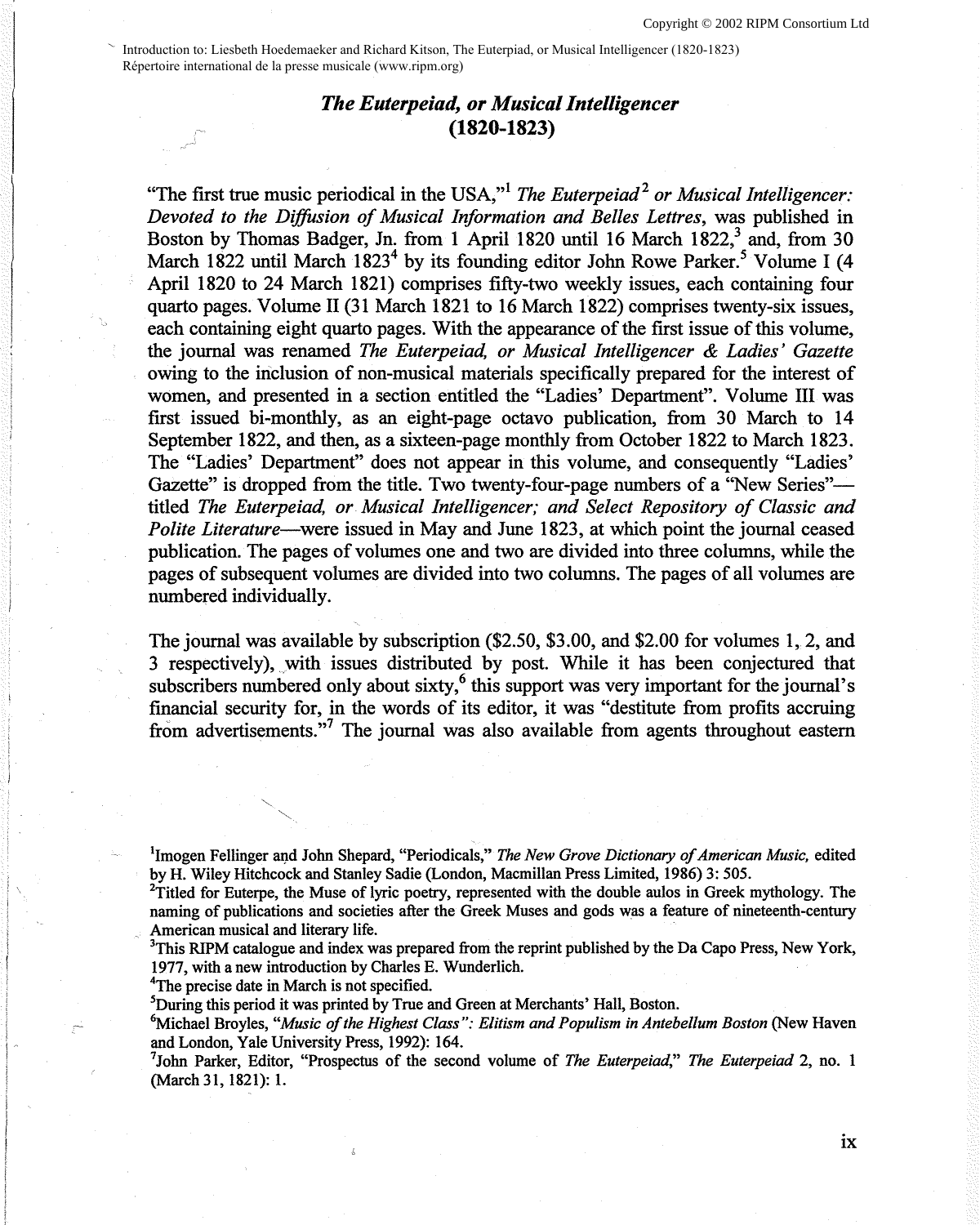North America.<sup>8</sup> Lists of up to thirty-nine agents from Montreal to Augusta, Georgia are found in the journal.<sup>9</sup>

Musical supplements consisting of songs and simple pianoforte pieces were issued with many issues of *The Euterpeiad*.<sup>10</sup> Over seventy selections are reproduced in the facsimile reprint. 11 Scotch and Irish songs and ballads, favorite American songs of the period, and hymns are prominent. While many of these consist of a melody line and a bass line without harmonization, Lowell Mason's hymn tunes "Andover" and "Bridgeport" are given in four-part harmonizations. Solo pianoforte selections include waltzes and marches. One supplement contains the opening measures of several songs published in Whitaker's anthology *Seraph,* while another gives musical examples discussed in the article "Musical Student, no. 3."12 References to the titles of compositions distributed as supplements are not found in the journal proper. In the reprint edition they are presented in an ordered proposed by Richard Wolfe.<sup>13</sup>

Apart from its two final issues, *The Euterpeiad* was edited by John Rowe Parker (1777- 1844), a music dealer and amateur musician. A native of Boston, Parker was a merchant plying his trade selling pianofortes, church organs, chamber organs and string and wind instruments, as well as sheet music from the premises of the Franklin Music Warehouse at No. 6 Milk Street in Boston. A circular of 1819 states that Parker's pianofortes and organs were built at his warehouse. In 1820, Parker published *A Catalogue of Music and Musical Instruments*, which is said to be one of the "earliest extant music trade" catalogues in America."14 Parker also contributed a "Euterpeiad" column to the *Boston Intelligencer and Morning and Evening Advertiser* from 27 December 1817 to 20 March 1820. While the main intent of the column was to review musical activities in Boston, Parker also wrote about miscellaneous music matters including the metronome, singing and instrumental performing styles, and musical gadgetry.<sup>15</sup> Little is known about Parker's musical credentials.<sup>16</sup> In his own words Parker admitted that he was "not a musician," but rather "a deeply interested witness of the innocence and purity of mind the

<sup>8</sup>The "Conditions" of the journal state that "Non-subscribers [are charged] 6 ¼ cents each." [The *Euterpeiad*, 1, no. 1 (April 1, 1820): 1.<br><sup>9</sup>The *Euterpeiad*, 1, no. 14 (1 July 1820): 55, and 2, no. 21 (5 January 1821): 1.

<sup>10</sup>Mention of supplements is rarely encountered in the journal's text. The "Prospectus of *The Euterpeiad*," vol. 1, no. 1 (April 1, 1820) indicates "Every third or fourth number will contain a fash-nable [sic] song, air

with variations, march, waltz or dance."<br><sup>11</sup>"Musical supplements," *The Euterpeiad*, (New York, Da Capo Press, 1977) 3: 1-78.<br><sup>12</sup>Ibid., 50-51; and 52-53.<br><sup>13</sup>For further details on the order selected for the musical sup

Richard Wolfe, *Secular Music in America. 1801-1825. A Bibliography,* 3 vols. (New York Public'Library,

1964): 271ff.<br><sup>14</sup>Ann Dhu Shapiro, "Parker, John Rowe," *The New Grove Dictionary of American Music* 3: 479.<br><sup>15</sup>Broyles, op. cit.: 161-62.

<sup>16</sup>For an overview of Parker's dealings as an editor and a businessman see Broyles, 162-67.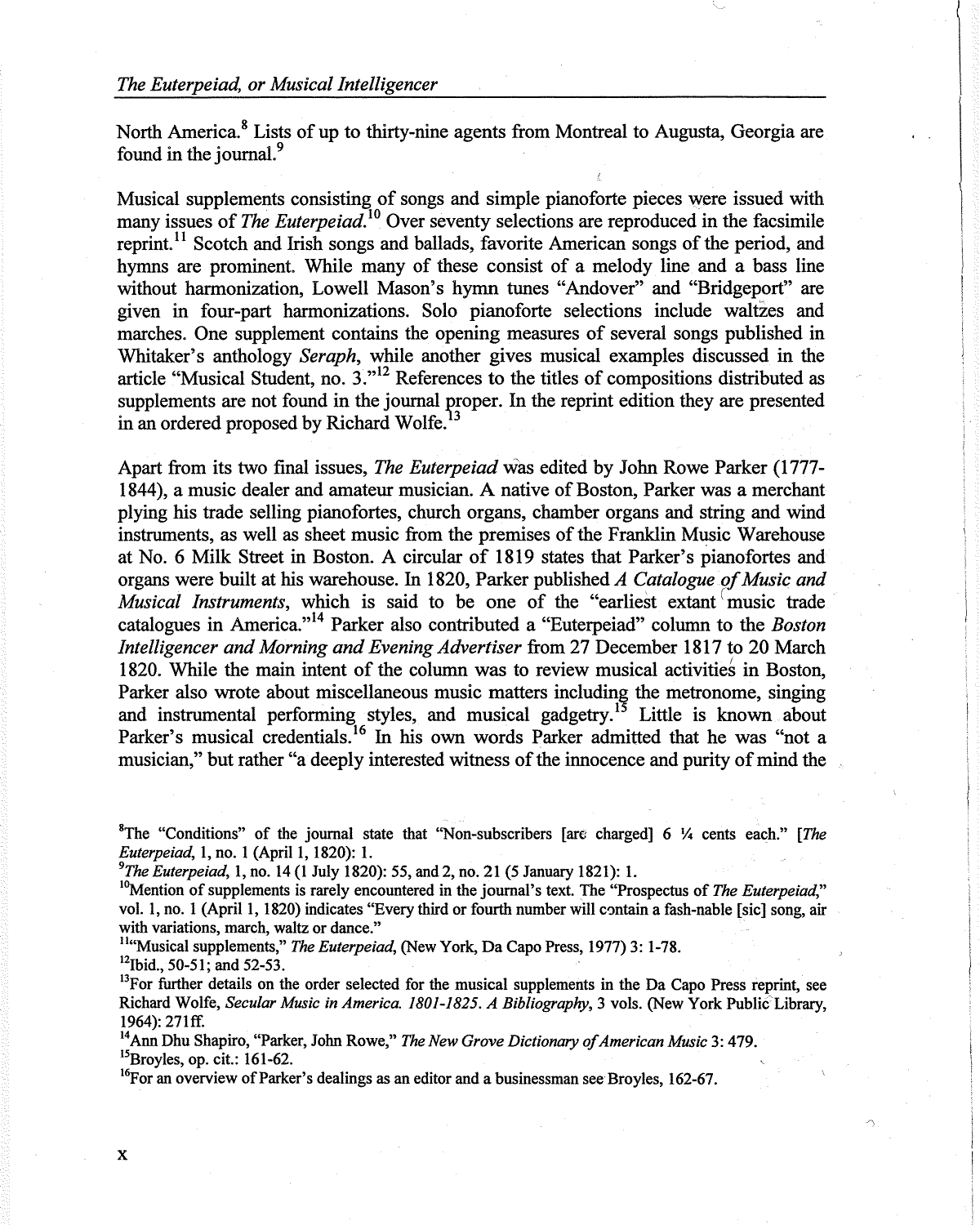practice of the science has contributed to preserve."<sup>17</sup> Such nobility of opinion and purpose is encountered throughout Parker's writings. A year after the demise of *The Euterpeiad,* Parker published a "compilation of reprints" from the journal entitled *<sup>A</sup> Musical Biography, or Sketches of the Lives and Writings of Eminent Musical Characters, Interspersed with an Epitome of Interesting Musical Matter. <sup>18</sup>*In 1838 he became a member of the editorial board of the *Boston Musical Gazette* in the company of Lowell Mason and John Sullivan Dwight.<sup>19</sup>

Even less is known about Charles Dingley, a New York writer on musical topics who "conducted" (edited) the journal's final two issues.<sup>20</sup> In 1830-31 Dingley edited another short-lived music periodical *The Euterpeiad: An Album of Music, Poetry and Prose,*  published in New York. <sup>21</sup>

The issues of volumes I and III contain three major divisions. The first part is given over to histories, biographies, essays on music, and announcements of forthcoming concerts. Prominent among major articles is "A Brief History of Music from the Earliest Ages" which occupies first place in the fifty-two issues of volume I. The editor compiled this series from the well-known histories of Dr. Charles Burney and Sir John Hawkins.<sup>22</sup> Also featured in the first section are biographies of composers such as Alessandro Stradella, Corelli, Purcell, Paisiello, Arne, Bianchi, singers including Mme Mara, Mrs. Billington, Mme Vestris, John Braham, William Harrison and Henry Incledon, the violinist Viotti, and the music theorist Padre Martini. Many of these biographies, as well as series of articles such as "The Musical Student" and "Elements of Vocal Science," originally appeared in Richard Mackenzie Bacon's English periodical *The Quarterly Musical Magazine and Review.* 

An outstanding contribution to the annals of American music history is the fourteen-part 1822 series entitled "Musical reminiscences or biographical notices. Of several eminent musical characters, who have merely visited or domesticated in America, and who are deceased, returned to Europe, or have declined their professional avocations." $^{23}$  These biographical sketches recount the early nineteenth-century musical activities of singers,

<sup>18</sup>Shapiro, op. cit.

*<sup>20</sup>The Euterpeiad,* vol. I, new series, nos. I and II.

<sup>21</sup>Broyles: 302-03.

<sup>22</sup>See Frank Luther Mott, *A History of American Magazines, 1741-1850* (New York: D. Appleton, 1930): 39, for an explanation of the borrowing practices of the period.

 $^{23}$ Parts 1 and 2 appear under the title "Musical gossip." The editor changed the title to "Musical reminiscences." The first two parts deal with musicians and singers active in London; singers names marked with asterisks in the second article also appeared in the United States. The series is incorrectly numbered: part 14 is mistakenly identified as part 15.

xi

<sup>17</sup>[John Rowe Parker], "The Musical Profession," *The Euterpeiad,* 2 (February 16, 1822): 188, cited in Charles E Wunderlich's introduction to the Da Capo reprint.

 $19$ Ibid.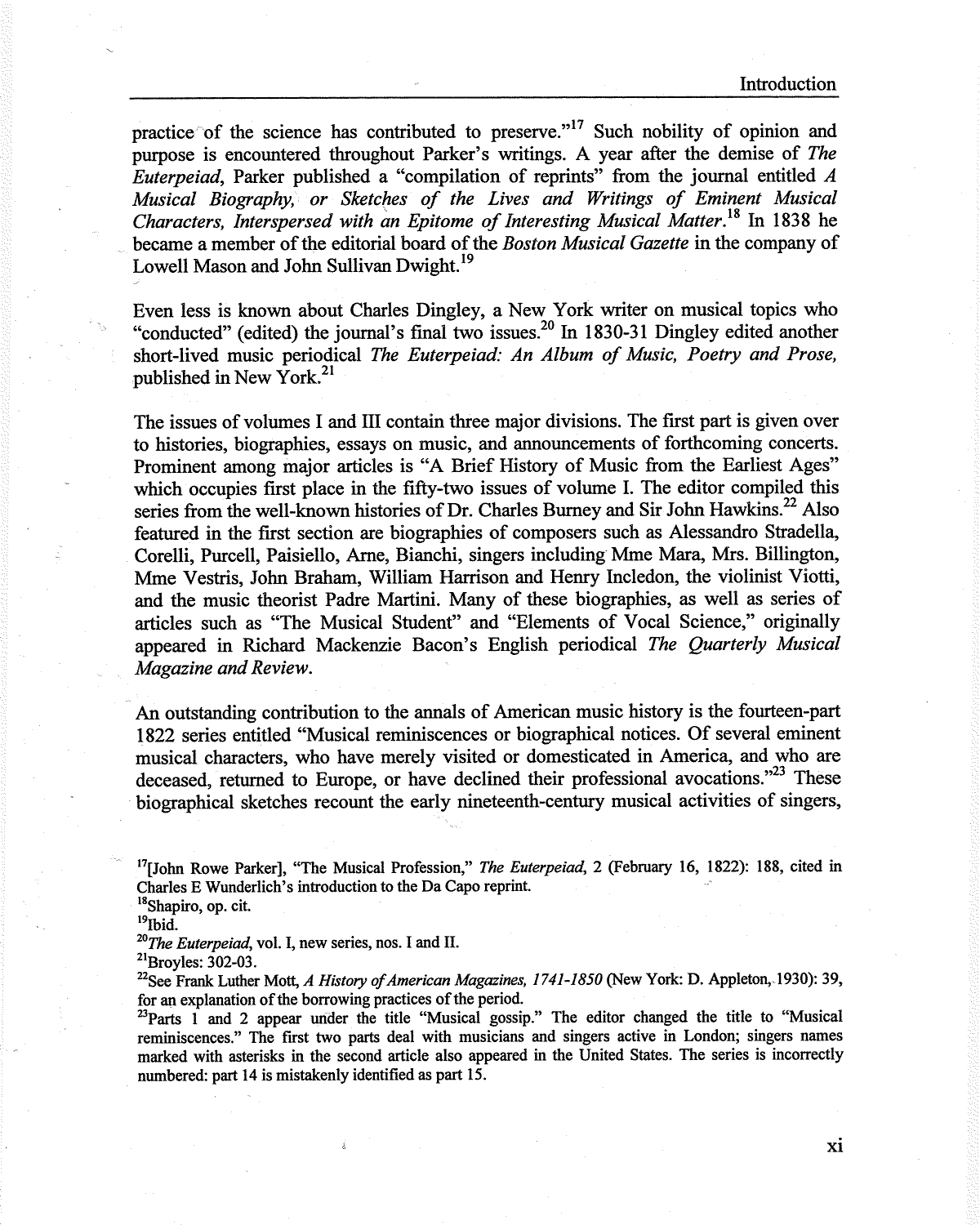pianists, organists and orchestral instrumentalists, active in New York, Boston, Philadelphia, Baltimore, and Charleston.

The second part of each issue is given over to local interests and is announced by a repetition of the journal's title, and the date. This section features reviews of important musical events, plays at the Boston Theatre, and of new music publications. The concerts (called oratorios) and publication activities of the Handel and Haydn Society are the subject of the majority of the journal's reviews and announcements. The society's programs are of interest, as they reflect the state of musical understanding and appreciation in contemporary Boston. Announcements and reviews of instrumental concerts are rarely encountered. Fewer than twenty reviews and announcements deal with the activities of the Philo-Harmonic Society, an association of musicians established for the purpose of presenting instrumental music to the Boston public.<sup>24</sup> Some interest in music education is shown, for example in reviews of Logier's "chiroplast" a device for assistance in the formation of a correct hand position for beginning pianists, and Galin's "meloplaste," devised as an aid in the teaching of sight reading. Newly invented musical instruments—the euphony, the guitar-lyre, the self-acting harp and panharmonicon—are regularly described. A critical appraisal is given of Anthony Philip Heinrich's volume The Dawning of Music in Kentucky. Social deportment at concerts is discussed; one concern is the individuals who, with a single ticket, pass the gate with several people. This breach of etiquette as well as the issuing of complimentary tickets reduced the profits of concert organizers.<sup>25</sup> The journal's feature articles are surrounded by a great array of nuggets of gossip, anecdotes and miscellaneous items.

A new section entitled "Ladies' Department" appears only in Volume II.'The new section contains articles for and about women's issues. With the exception of a biographical sketch of Mme de Stael, articles in the "Ladies' Department" section are not catalogued in this publication. A final section entitled "The Bouquet" or "Poetry" is found in all volumes and contains poems written by amateur and professional writers, and includes fragments by Milton and Byron. Many of the poems reveal a deep appreciation of the art of music or deal with the beauties of music. Occasionally a poem appears with the heading "For music" which is clearly an invitation to composers to set the text to music. The two issues of Volume I, New Series are divided into two sections: music and literature. A variety of notices from music teachers and concert societies appear in the final columns of each issue. There are also advertisements from music dealers noting the recent arrival from Britain of musical instruments and sheet music, and, from the Boston Theatre announcing its repertory.

~

<sup>&</sup>lt;sup>24</sup>Parker incorrectly calls this society the Philharmonic Society. See Broyles, op. cit, p. 350 for a discussion of the several names of the society.

 $^{25}$ Admission to Philo-Harmonic Society concerts "by favor" and not by purchased tickets or subscriptions is discussed in *The Euterpeiad,* 3, no. 17 (January 1823): 166, and 3, no. **18** (February 1823): 181.